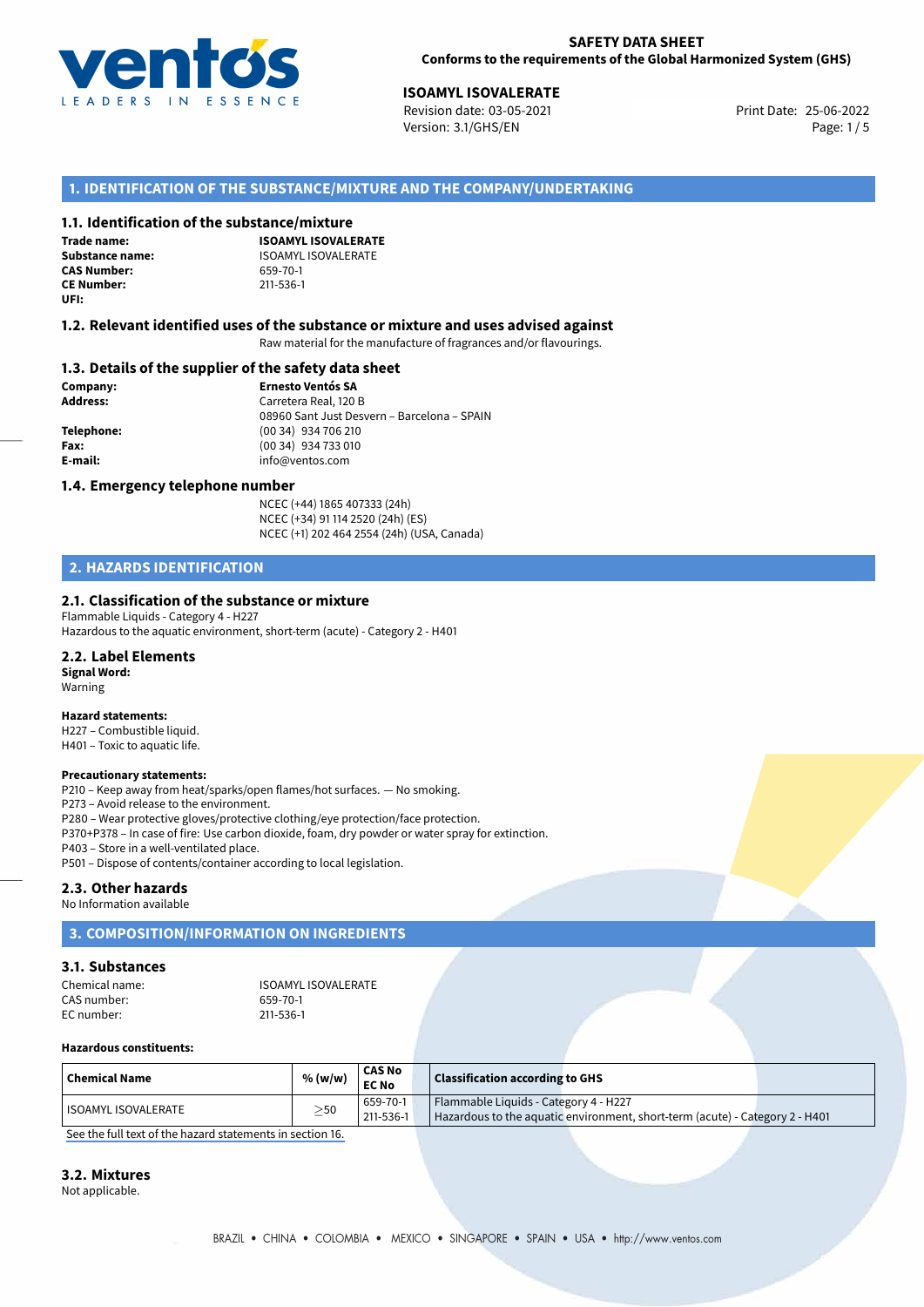

25-06-2022 **ISOAMYL ISOVALERATE** Revision date: 03-05-2021 Print Date: Version: 3.1/GHS/EN Page: 2 / 5

# **4. FIRST-AID MEASURES**

# **4.1. Description of necessary first aid measures**

| Ingestion:    | Rinse mouth with water.<br>Obtain medical advice.<br>Keep at rest. Do not induce vomiting.                                                           |
|---------------|------------------------------------------------------------------------------------------------------------------------------------------------------|
| Eye contact:  | In case of contact with eyes, rinse immediately with plenty of water for at least 15 minutes and seek medical advice.                                |
| Inhalation:   | Remove person to fresh air and keep at rest.<br>Seek immediate medical advice.                                                                       |
| Skin contact: | Take off immediately all contaminated clothing.<br>Thoroughly wash affected skin with soap and water.<br>Seek medical attention if symptoms persist. |

#### **4.2. Most important symptoms and effects, both acute and delayed** No information available.

# **4.3. Indication of any immediate medical attention and special treatment needed**

No information available.

# **5. FIRE-FIGHTING MEASURES**

# **5.1. Extinguishing Media**

Water spray, carbon dioxide, dry chemical powder or appropriate foam. For safety reasons do not use full water jet.

## **5.2. Special hazards arising from the substance or mixture**

Known or Anticipated Hazardous Products of Combustion: Emits toxic fumes under fire conditions.

# **5.3. Advice for firefighters**

High temperatures can lead to high pressures inside closed containers. Avoid inhalation of vapors that are created. Use appropriate respiratory protection. Do not allow spillage of fire to be poured into drains or watercourses. Wear self-contained breathing apparatus and protective clothing.

# **6. ACCIDENTAL RELEASE MEASURES**

## **6.1. Personal precautions, protective equipment and emergency procedures**

Evacuate surronding areas. Ensure adequate ventilation. Keep unnecessary and unprotected personnel from entering. Do not breathe vapor/spray. Avoid contact with skin and eyes. Information regarding personal protective measures: see section 8.

## **6.2. Environmental precautions**

To avoid possible contamination of the environment, do not discharge into any drains, surface waters or groundwaters.

## **6.3. Methods and materials for containment and cleaning up**

Cover with an inert, inorganic, non-combustible absorbent material (e.g. dry-lime, sand, soda ash). Place in covered containers using non-sparking tools and transport outdoors. Avoid open flames or sources of ignition (e.g. pilot lights on gas hot water heater). Ventilate area and wash spill site after material pickup is complete.

## **6.4. Reference to other sections**

Information regarding exposure controls, personal protection and disposal considerations can be found in sections 8 and 13.

# **7. HANDLING AND STORAGE**

# **7.1. Precautions for safe handling**

Do not store or handle this material near food or drinking water. Do not smoke. Avoid contact with the eyes, skin and clothing. Wear protective clothing and use glasses. Observe the rules of safety and hygiene at work. Keep in the original container or an alternative made from a compatible material.

# **7.2. Conditions for safe storage, including any incompatibilities**

Store in tightly closed and preferably full containers in a cool, dry and ventilated area, protected from light. Keep away from sources of ignition (e.g. hot surfaces, sparks, flame and static discharges). Keep away from incompatible materials (see section 10).

## **7.3. Specific end use(s)**

No information available.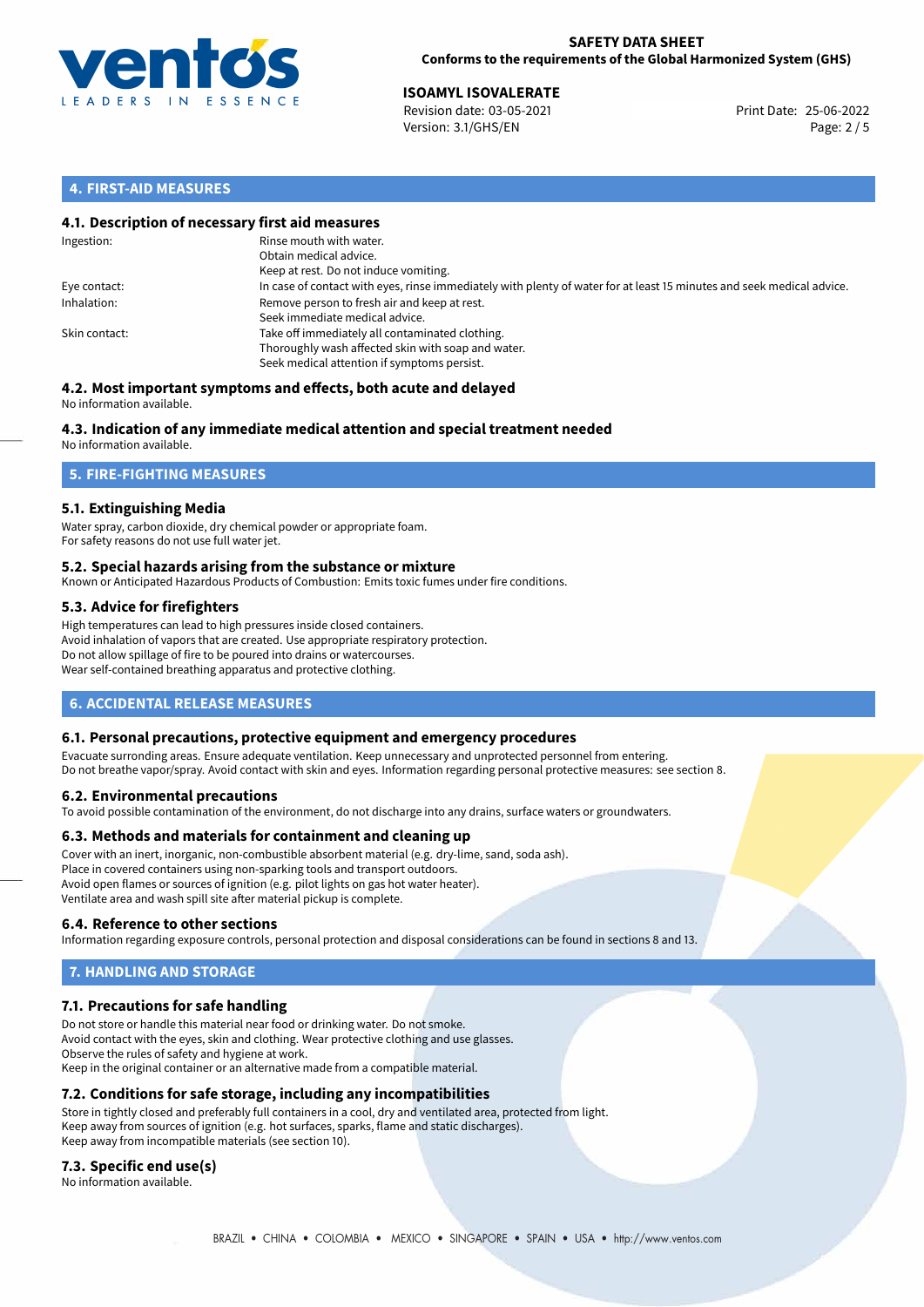

25-06-2022 **ISOAMYL ISOVALERATE** Revision date: 03-05-2021 Print Date: Version: 3.1/GHS/EN Page: 3 / 5

# **8. EXPOSURE CONTROLS AND PERSONAL PROTECTION**

## **8.1. Control parameters**

Components with occupational exposure limits: None known.

## **8.2. Exposure controls**

Measures should be taken to prevent materials from being splashed into the body. Provide adequate ventilation, according to the conditions of use. Use a mechanical exhaust if required.

## **8.3. Individual protection measures, such as personal protective equipment**

| Eye/Face protection:             | Chemical safety goggles are recommended. Wash contaminated goggles before reuse.                                                            |
|----------------------------------|---------------------------------------------------------------------------------------------------------------------------------------------|
| Hand Protection:                 | Chemical-resistant gloves are recommended. Wash contaminated gloves before reuse.                                                           |
| Body protection:                 | Personal protective equipment for the body should be selected based on the task being performed and the risks                               |
|                                  | involved.                                                                                                                                   |
| <b>Respiratory Protection:</b>   | In case of insufficient ventilation, use suitable respiratory equipment.                                                                    |
| Environmental exposure controls: | Emissions from ventilation or process equipment should be checked to ensure they comply with environmental<br>protection legislation.       |
|                                  | In some cases, filters or engineering modifications to the process equipment will be necessary to reduce emissions to<br>acceptable levels. |

# **9. PHYSICAL AND CHEMICAL PROPERTIES**

## **9.1. Information on basic physical and chemical properties**

| Appearance:                            | Liquid                    |
|----------------------------------------|---------------------------|
| Colour:                                | Conforms to standard      |
| Odour:                                 | Conforms to standard      |
| Odour theshold:                        | Not determined            |
| pH:                                    | Not determined            |
| Melting point/freezing point:          | Not determined            |
| Boling point/boiling range (°C):       | 195°C (1013 mbar)         |
| Flash point:                           | $80^{\circ}$ C            |
| Evaporation rate:                      | Not determined            |
| Flammability:                          | Not determined            |
| Lower flammability/Explosive limit:    | Not determined            |
| Upper flammability/Explosive limit:    | Not determined            |
| Vapour pressure:                       | Not determined            |
| Vapour Density:                        | Not determined            |
| Density:                               | $0,848-0,858$ g/mL (20°C) |
| Relative density:                      | $0,848 - 0,858$ (20°C)    |
| Water solubility:                      | Not determined            |
| Solubility in other solvents:          | Not determined            |
| Partition coefficient n-octanol/water: | Not determined            |
| Auto-ignition temperature:             | Not determined            |
| Decomposition temperature:             | Not determined            |
| Viscosity, dynamic:                    | Not determined            |
| Viscosity, kinematic:                  | Not determined            |
| Explosive properties:                  | Not determined            |
| Oxidising properties:                  | Not determined            |
|                                        |                           |

# **10. STABILITY AND REACTIVITY**

### **10.1. Reactivity**

No hazardous reactions if stored and handled as prescribed/indicated.

### **10.2. Chemical stability**

The product is stable if stored and handled as prescribed/indicated.

## **10.3. Possibility of hazardous reactions**

No hazardous reactions if stored and handled as prescribed/indicated.

## **10.4. Conditions to Avoid**

Conditions to Avoid: Excessive heat, flame or other ignition sources.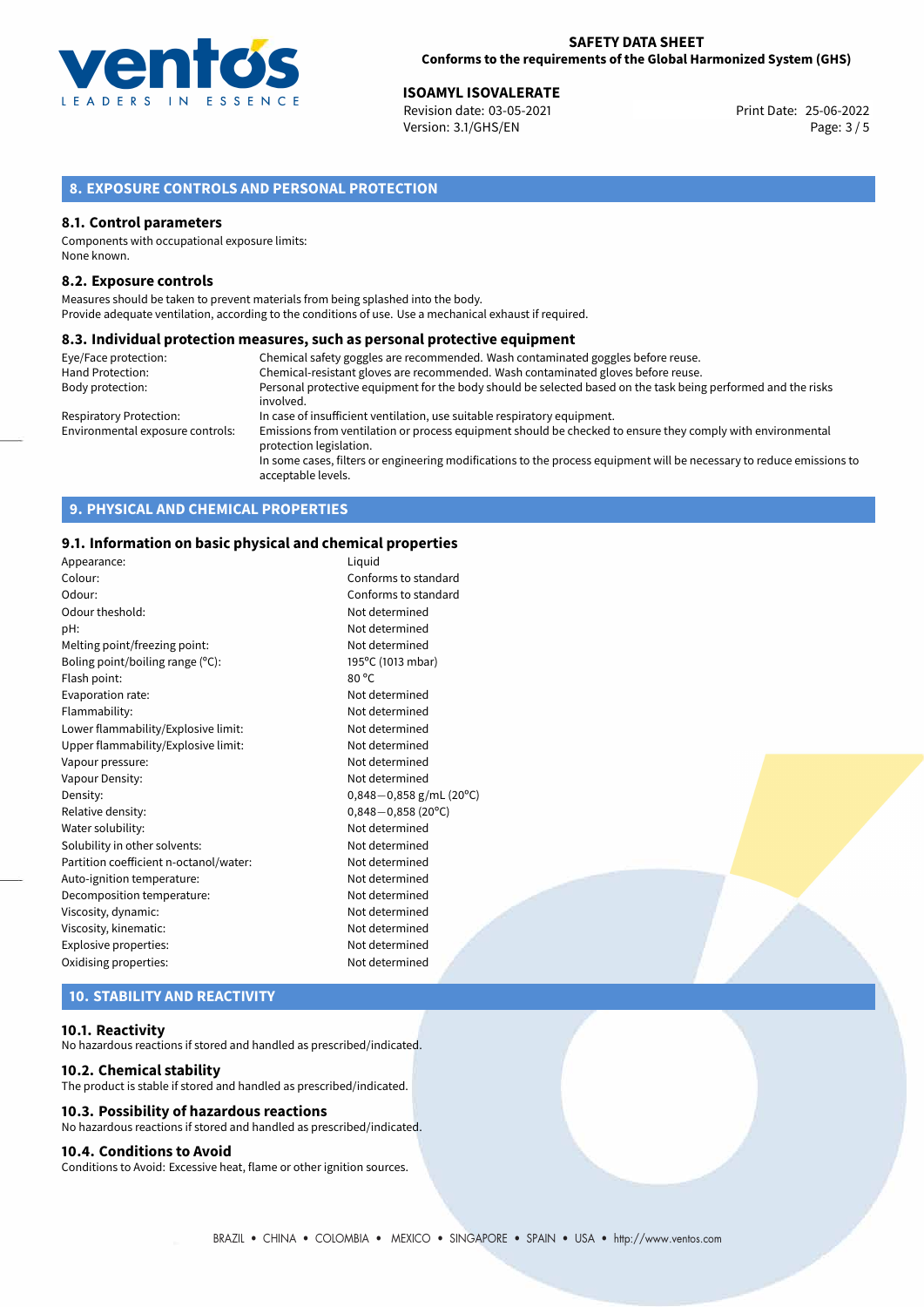

25-06-2022 **ISOAMYL ISOVALERATE** Revision date: 03-05-2021 Print Date: Version: 3.1/GHS/EN Page: 4 / 5

# **10.5. Incompatible materials**

Avoid contact with strong acids and bases and oxidizing agents.

## **10.6. Hazardous decomposition products**

During combustion may form carbon monoxide and unidentified organic compounds.

# **11. TOXICOLOGICAL INFORMATION**

| Based on the data available, the criteria for classification are not met. |
|---------------------------------------------------------------------------|
| Based on the data available, the criteria for classification are not met. |
| Based on the data available, the criteria for classification are not met. |
| Based on the data available, the criteria for classification are not met. |
| Based on the data available, the criteria for classification are not met. |
| Based on the data available, the criteria for classification are not met. |
| Based on the data available, the criteria for classification are not met. |
| Based on the data available, the criteria for classification are not met. |
| Based on the data available, the criteria for classification are not met. |
| Based on the data available, the criteria for classification are not met. |
|                                                                           |

# **12. ECOLOGICAL INFORMATION**

## **12.1. Toxicity**

**Assessment:** Toxic to aquatic life. **Experimental/calculated data:** No information available.

# **12.2. Degradability**

No information available.

# **12.3. Bioaccumulative potential**

No information available.

# **12.4. Soil mobility**

No information available.

# **12.5. Other adverse effects**

See also sections 6, 7, 13 and 15 Do not allow to get into waste water or waterways.

## **13. DISPOSAL CONSIDERATIONS**

# **13.1. Waste treatment methods**

Dispose of in accordance with national and local environmental regulations.

# **14. TRANSPORT INFORMATION**

|                                  | <b>ADR/RID/ADN</b>                | <b>IMDG</b>                       | <b>IATA-ICAO</b>                  |
|----------------------------------|-----------------------------------|-----------------------------------|-----------------------------------|
| 14.1. UN Number                  | Not classified as hazardous goods | Not classified as hazardous goods | Not classified as hazardous goods |
| 14.2. UN Proper Shipping Name    | Not applicable                    | Not applicable                    | Not applicable                    |
| 14.3. Transport Hazard Class(es) | Not applicable                    | Not applicable                    | Not applicable                    |
| 14.4. Packing Group              | Not applicable                    | Not applicable                    | Not applicable                    |
| 14.5. Environmental hazards      | No                                | <b>No</b>                         | No                                |
| Additional information           |                                   |                                   |                                   |

## **14.6 Special precautions for user**

None known

## **14.7. Transport in bulk according to Annex II of MARPOL 73/78 and the IBC Code**

No information available

# **15. REGULATORY INFORMATION**

**15.1. Safety, health and environmental regulations/legislation specific for the substance or mixture** No information available